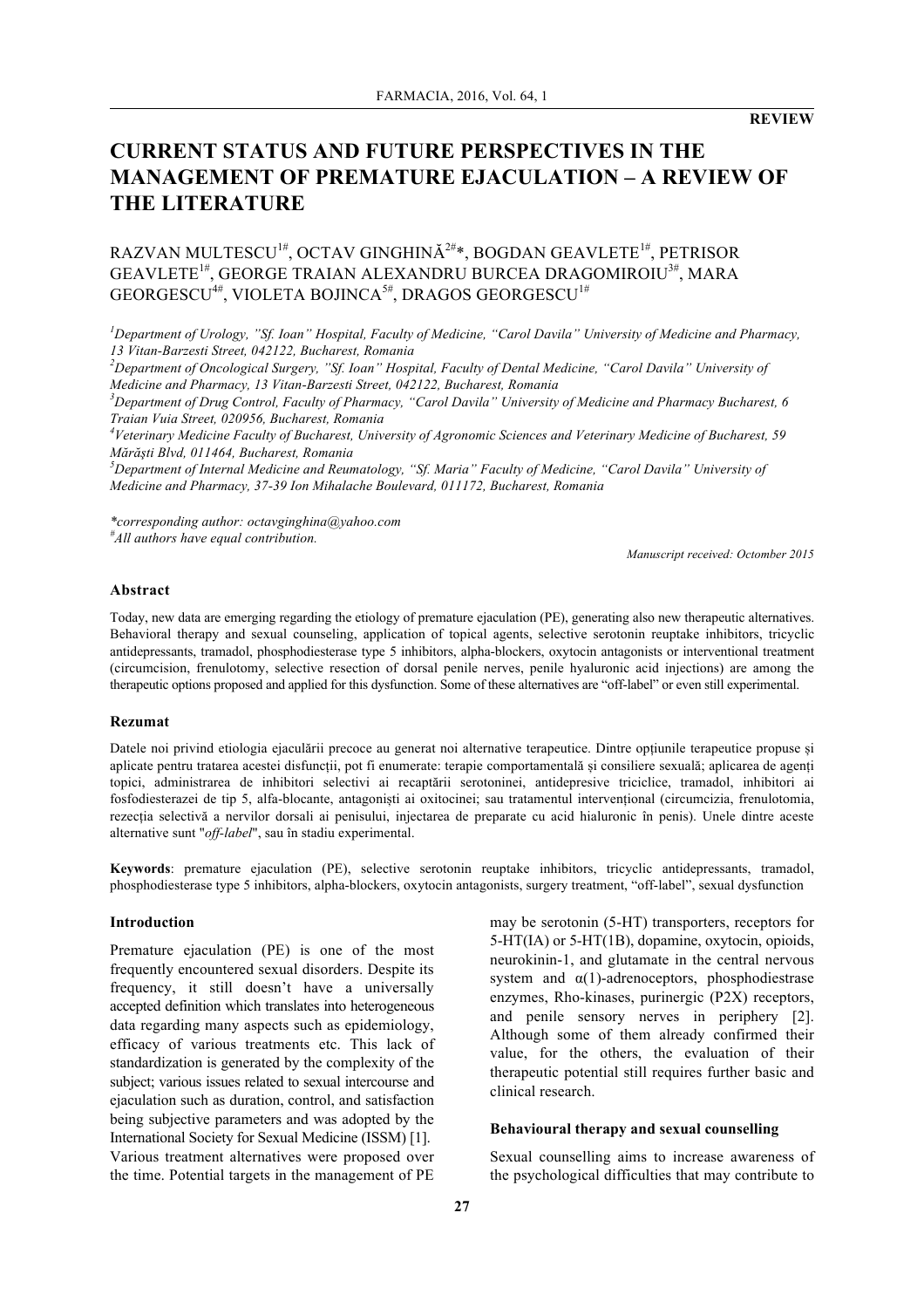the dysfunction and/or to solve problems in the relationship that may have added to its cause. It may be used alone or associated with behavioural or medical therapy. Behavioural therapy consists in various exercises such as "squeeze technique" proposed by Masters and Johnson in 1970 [3] or Semans' "start-stop method" [4], aiming to help developing tolerance to stimulation and prolonging the intravaginal ejaculatory latency time (IELT).

However, their efficacy in correcting this dysfunction is a subject of debate. Some of the authors reported favourable effects of both methods [5], while others observed no such benefits. A Cochrane Database review by Melnik *et al.* concluded that demonstration of psychological interventions' effectiveness in the treatment of PE is "weak and inconstant". Therefore, the initial success reported by Masters and Johnson couldn't be replicated [6].

A significant proportion of PE men use masturbation before intercourse, together with special positions during sex, interrupted stimulation or having more often intercourse as strategies to manage their dysfunction [7]. The effects consist in desensitizing the penis before the anticipated intercourse and also in learning how to predict arousal evolution and to increase control in a manner similar to the "start-stop" method [5].

However, the masturbation patterns may influence the outcomes, a rapid achievement of orgasm having the opposite effect, as a training to ejaculate very quickly and thus leading to PE aggravation.

# **Topical agents**

The application of topical agents is one of the oldest PE treatment alternative, based on the hypothesis that this dysfunction is secondary to a penile hypersensitivity [8].

It usually involves the application of prilocainelidocaine cream or aerosols, all demonstrating optimistic results [9, 10]. A recent meta-analysis which included eight trials assessing their efficacy and safety demonstrated that IELT in the topical anaesthetic agent group was significantly improved by comparison to *placebo* and also significant ameliorations were identified in ejaculatory control, sexual satisfaction and distress [11].

Prolonged application may lead to numbness of the penis and consequently loss of erection. Also, they may generate vaginal wall numbness, thus requiring the use of a condom. Due to their good risk/benefits ratio, topical agents may be considered a useful first-line therapy in PE therapy.

# **"Off-label" Selective Serotonin Reuptake Inhibitors (SSRI)**

Delayed ejaculation was a commonly reported "adverse effect" after SSRIs treatment. In a study evaluating the potential morbidity in men without previous sexual dysfunction, some of the patients in which these effects appeared preferred to maintain the delayed ejaculation, as the couple's sexual satisfaction clearly improved [12].

These observations led not only to the off-label use of SSRIs in PE treatment but it also changed the way PE was understood [13]. Although its' pathophysiology is not entirely clear, evidence indicates that serotonin or 5-Hydroxytryptamine (5- HT) exerts an inhibitory role on ejaculation [14]. PE seems a consequence of disturbances of serotonergic neurotransmission and, apparently, oxytocinergic neurotransmission [15].

The known serotonin receptors are 5-HT1A, whose stimulation precipitates ejaculation and 5-HT1B and 5-HT2C with ejaculation-retarding effects at activation [16].

Effects on ejaculation may begin a few days after drug intake, but usually require 1-2 weeks of administration to be effective, similar to their use for depression treatment [16, 17].

The first double-blind, randomized, *placebo*controlled study comparing the effects on ejaculation of four SSRIs (fluoxetine, fluvoxamine, paroxetine, and sertraline) in PE patients was published by Waldinger *et al.* The study reported that the IELT improvement in the paroxetine, fluoxetine, and sertraline groups differed significantly from *placebo*, while fluvoxamine did not. The strongest delay was demonstrated by paroxetine, followed by fluoxetine and sertraline [18].

Despite their efficacy in treating PE, these agents may be associated with minor but bothersome sideeffects such as fatigue, drowsiness, nausea, vomiting, diarrhoea etc. One major concern is the risk of suicidal ideation and suicidal attempts which imposes prudence and makes them not suitable for young patients (under 18 years of age) or men with associated depression [19]. Another problem is the SSRI discontinuation syndrome (or withdrawal syndrome), a flu-like reaction with various physical symptoms such as headache, gastrointestinal distress, faintness or strange sensations of vision/ touch, associated with abrupt treatment interruption [20].

Only a few studies evaluated the impact of SSRI on the semen quality. Safarinejad *et al.* reported that the use of such drugs in patients with depression may alter the morphology and motility parameters of semen and increase sperm DNA fragmentation, which might be associated with a reduced probability of pregnancy [21]. These findings were later confirmed by Tanrikut *et al.* in a study evaluating the administration of Paroxetine in healthy subjects [22]. Also, Akasheh and co-workers investigated the administration of Sertraline in PE cases and subsequently reported an additional decrease of sperm concentration [23]. These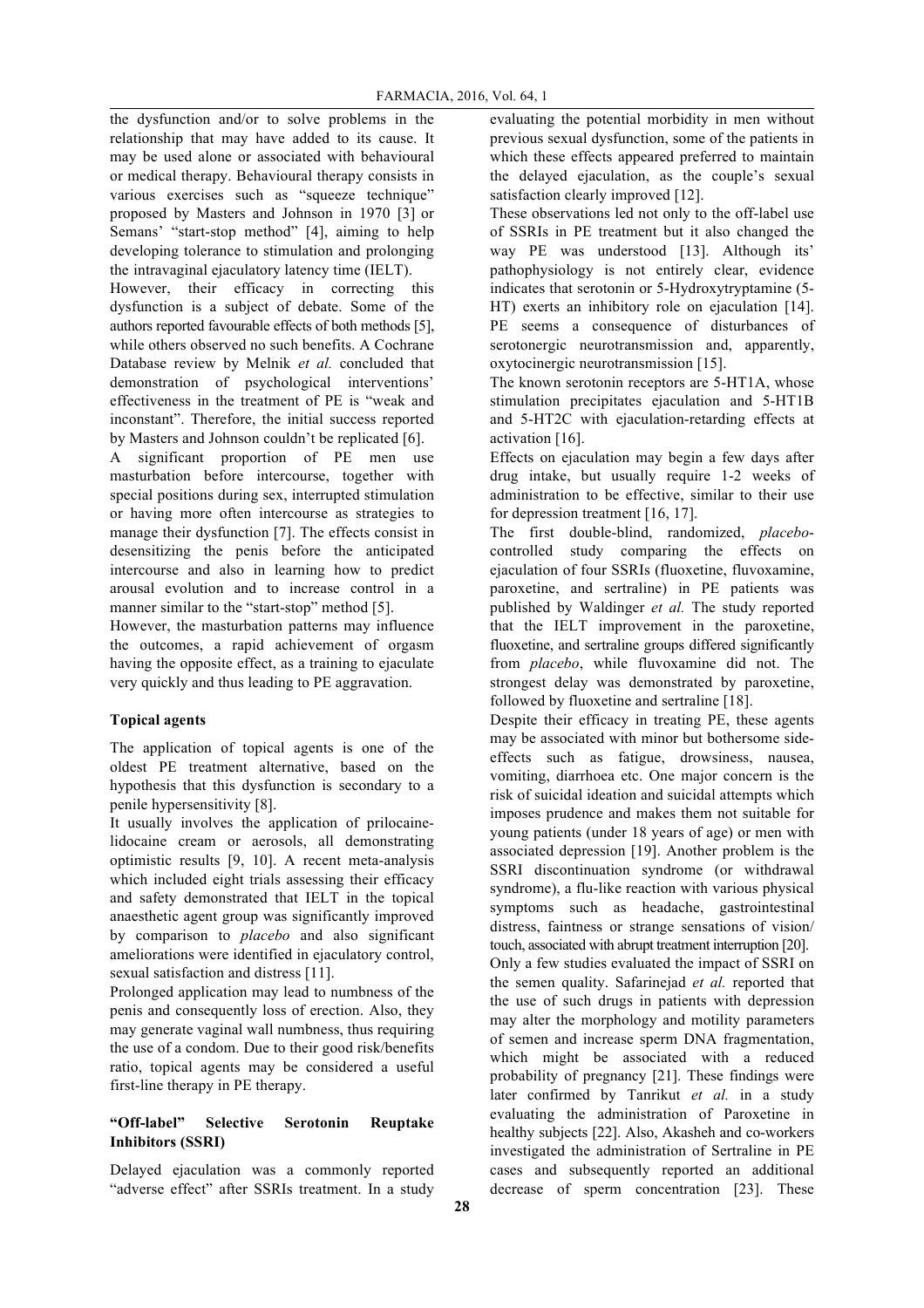findings may suggest that administration of these drugs in fertile and planning to conceive men should be performed with caution, however further studies including larger series being necessary.

Prescribing "off-label" treatments may prove difficult due to the restrictions to the physician by the regulatory authorities of different countries and also to the reticence of the patients to accept it.

# **Dapoxetine**

Dapoxetine is the only drug approved for PE therapy by health authorities in European countries as well as in several other countries outside Europe (but not in the US).

It was specifically designed for PE treatment, being a short acting SSRI with rapid absorption following oral administration, peak plasma concentrations at approximately 1 hour and plasma concentrations' decrease to approximately 5% of peak concentrations at 24 hours after a single dose. These pharmacokinetic characteristics make it suitable for ondemand treatment of PE [24].

The therapeutic benefits are not only on the IELT, but also on the perceived control over ejaculation. An analysis which combined data from two identically designed, 12-week, double-blind, randomized, *placebo*-controlled trials including 2614 men reported a two-category or greater increase on a 5-point scale with Dapoxetine 30 and 60 mg in 36.3% and 44.5%, respectively by comparison to 15% with *placebo*. Among these men, improvements in IELT and reports of "good" or "very good" satisfaction with sexual intercourse were better than in those with less than a twocategory increase in control [25].

Various studies demonstrated the safety of Dapoxetine therapy. In men from the Asia-Pacific area treated with this drug, the treatment-emergent adverse events were 1.7% and 5.1% for the 30 and 60 mg dose by comparison to 0.3% in the *placebo* arm [26]. The most common adverse events reported by McMahon *et al.* included nausea, dizziness and headache. However, the study showed no anxiety, akathisia, suicidal ideation or attempts or mood changes and no discontinuation syndrome following abrupt withdrawal<sup>[27]</sup>.

Although the possible association between this treatment and vasovagal-mediated (neuro-cardiogenic) syncope was suspected [28], the observation was not confirmed by an observational 12-week study on 6712 patients [29]. Syncope and major cardiovascular adverse events were not reported in the Dapoxetine group but one case of syncope occurred in the non-Dapoxetine group of 3316 men [29].

A one month study comparing 50 mg Paroxetine with 30 and 60 mg Dapoxetine reported similar effects of the first two, while the 60 mg dose demonstrated a larger post-treatment IELT increase [30]. Important issues to be discussed for this treatment category are constituted by the acceptance of treatment and discontinuation rates. Regarding Dapoxetine, Mondaini *et al.* published a study in 2013 reporting a non-acceptance treatment rate of 20%, half of which related to the fear of using a "drug" and a quarter due to treatment cost. Dropout rates were 27% at 1 month, 42.7% at 3 months, 18.7% at 6 months and 2% at 12 months. The main reasons of discontinuation at 6 months were represented by effect below expectations (24.4%), costs (22.1%), side effects (19.8%), loss of interest in sex (19.8%) and lack of efficacy (13.9%). Roughly 10% of the patients continued the treatment after 1 year [31]. By comparison to that, in Paroxetine treated men, the rate of treatment acceptance was only 69.9%, the main reason for refusal being the fear of using an antidepressant drug. The discontinuation rate at 6 months was 30.8%, the main reasons being effects below expectations (75%), loss of interest in sex (15%) and side effects (10%) [32].

Regarding the combined therapy, it becomes quite unanimously accepted that the phosphodiesterase type 5 (PDE5) inhibitors should be used before Dapoxetine (or other SSRIs) in PE patients with comorbid ED, associated with counselling which should be offered to all subjects with sexual dysfunctions [33].

In a prospective, randomized, double-blind, *placebo*-controlled, multi-centre trial which enrolled 118 subjects with lifelong PE without ED, treatment with Dapoxetine 30 mg plus Mirodenafil 50 mg demonstrated better results in terms of IELT, overall sexual act time and premature ejaculation profile (PEP) index score by comparison to Dapoxetine 30 mg alone, while the adverse effects were the same [34].

Recent studies suggested a relationship between a polymorphism in the serotonin transporter genelinked polymorphic region (5-HTTLPR) and the response of patients with premature ejaculation to serotonin reuptake inhibitors. The presence of the short allele of 5-HTTLPR was significantly more frequent in responders, this constituting a premise for further studies in order to better understand these mechanisms [35].

## **Tricyclic antidepressants**

Clomipramine was also used for PE treatment. A double-blind, randomized, four weeks cross-over study followed by drug administration for an additional 3 months evaluated the efficacy of daily Clomipramine. During the course of the doubleblind period of the study, no difference was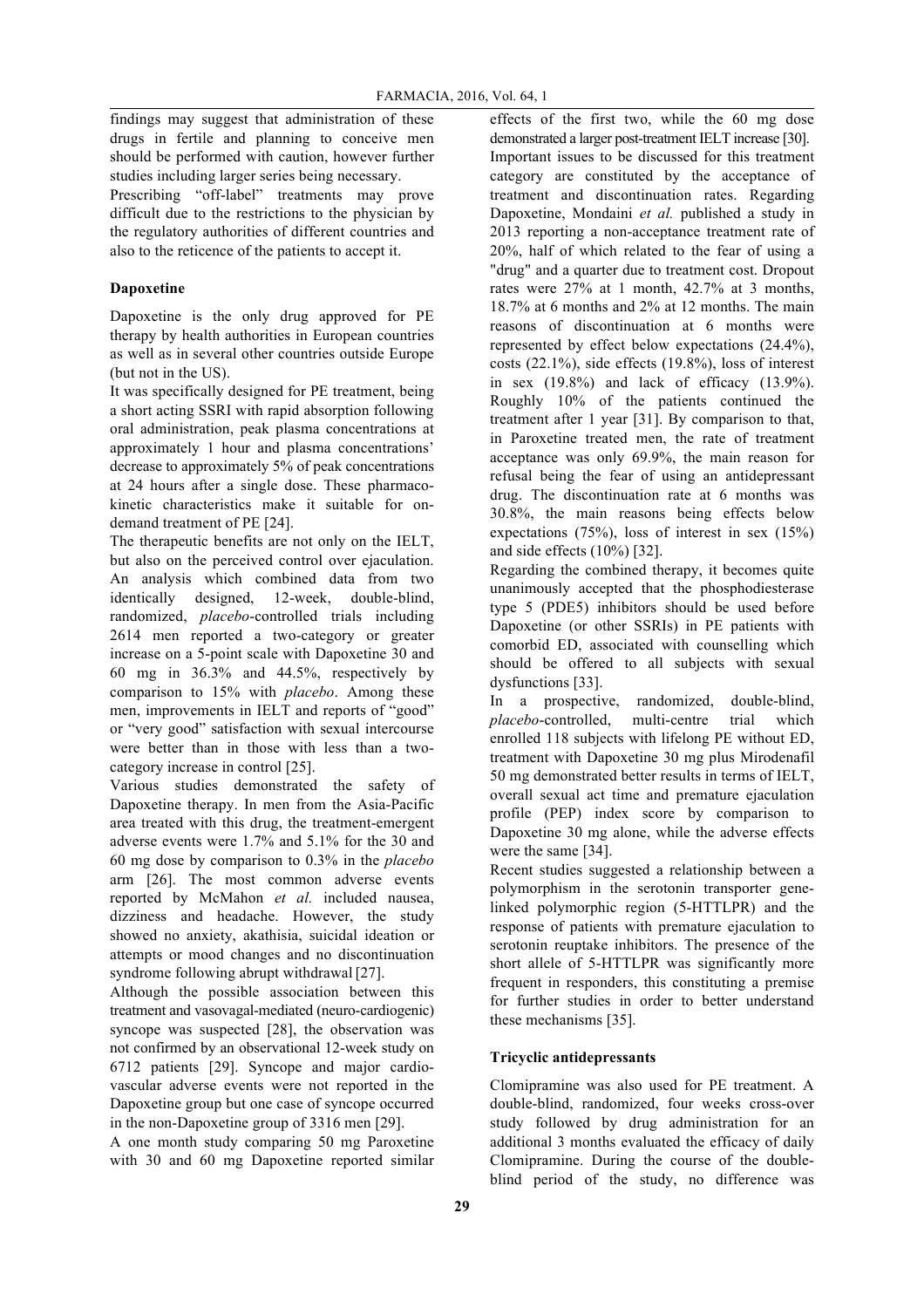reported compared to *placebo*. However, during the follow-up period, 45% of cases were found to have derived benefits from the combined treatment [36]. Other well-designed randomized, double-blind, fixed-dose studies reported a significant ejaculation delay in men treated on-demand with 25 mg Clomipramine [37].

# **Tramadol**

Tramadol was initially developed in the 1970s and approved as an analgesic [38], its' mechanism of action consisting in opioid µ-receptor binding but also nor-epinephrine and serotonin reuptake inhibition. This was the argument supporting Tramadol as a potential treatment for PE. The first studies started to emerge in 2008 and emphasized promising results. Salem *et al.* found Tramadol to prolong IELT from  $1.17 \pm 0.39$  minutes at baseline to  $7.37 \pm 2.53$  minutes at the end of the study, significantly higher than the  $2.01 \pm 0.71$  minutes recorded in the *placebo* group [39].

A meta-analysis published in 2013 found 5 randomized controlled trials (RCT) which involved 715 patients comparing Tramadol *versus placebo* or no treatment [40]. Analysed data revealed significantly improved IELT values, satisfaction with sexual intercourse and the ability to control ejaculation, but also the incidence of side effects (although mild or moderate and transient ones) in the study series compared to control.

When compared to SSRIs, Tramadol seems to have a weaker effect. Even more, Alghobary *et al.* reported an initial significant IELT increase after 6 weeks by 7-folds (by comparison to 11-folds in the Paroxetine group), followed by a decline of IELT to 5-folds after 12 weeks (by comparison to a further 22-folds improvement in the Paroxetine group). For this reason, the authors recommended to avoid using Tramadol as a long-term treatment for lifelong PE [41].

The main problems related to the use of this drug nowadays are the non-negligible addiction and abuse risk [40] and the potential alteration of daily activity due to somnolence, one of the most frequent side effects [39].

In order to minimize these potential effects, it was proposed the on-demand administration of Tramadol, which was reported as having a similar efficacy to the chronic intake [42, 43].

Short- and long-term efficacy, tolerability and all other controversies should be clarified by further well-designed studies. For now, Tramadol can be recommended only with prudence, in selected cases[44].

## **Phosphodiesterase type 5 (PDE5) Inhibitors**

Although it is accepted that patients with erectile dysfunction (ED) associated with PE benefit from

PDE5 inhibitors, it is still controversial if these drugs may also be used in cases of PE alone. The premise for using them was the hypothesis that the nitric oxide (NO) may have a role as a neurotransmitter in the central and peripheral control of ejaculation, theory which still waits clarification [45]. There are just a few well designed studies evaluating this matter. The 8-week, double-blind, *placebo*-controlled, parallel group study of McMahon *et al.* found that, despite the lack of intravaginal ejaculatory latency time (IELT) and vibro-tactile stimulation ejaculatory latency time (VSELT) significant improvement, sildenafil increased "confidence, the perception of ejaculatory control, and overall sexual satisfaction, and decreased the refractory time to achieve a second erection after ejaculation", thus having a beneficial effect in these patients [46].

According to another 16-week, double-blind, *placebo*-controlled, cross-over study, Vardenafil significantly increased IELT in addition to the previously described effects [47]. Interestingly, a *placebo*-controlled double-blind study comparing 10 mg Vardenafil, 50 mg Sildenafil and 20 mg Tadalafil in PE therapy reported that all three prolonged VSELT. On the other hand, the statistical significance was solely achieved by Vardenafil [48]. A study evaluating the effects of Sildenafil combined with behavioral therapy showed better results in both prolonging IELT and increasing satisfaction by comparison to behavioral therapy alone [49].

## **Alpha-blockers**

The use of these drugs in PE treatment is based on the fact that ejaculation is under sympathetic control. First data of such an application was published in 1984 by Homonnai, who described the effect of Phenoxibenzamine in blocking ejaculation after 2 to 3 days of administration and suggested its' use as a male contraceptive pill and as treatment in men complaining of premature ejaculation. The effect was fully reversible after cessation of treatment [50].

Since then, the use of various other alpha-blockers in PE therapy was studied: terazosin [51], terazosin *versus* alfuzosin [52], silodosin [53], alfuzosin, tamsulosin, terazosin and doxazosin [54]. Although these drugs seemed rather promising, the designs were disputable, some of them not employing IELT assessment or widely accepted PE questionnaires, others not being prospective and *placebo* controlled. The study of Akin *et al.* comparing five alphablockers reported silodosin as the most effective in correcting PE [54].

Silodosin was also used by Sato *et al.* who also reported favourable effects and described anejaculation, reduced semen volume and discomfort during orgasm as the most frequent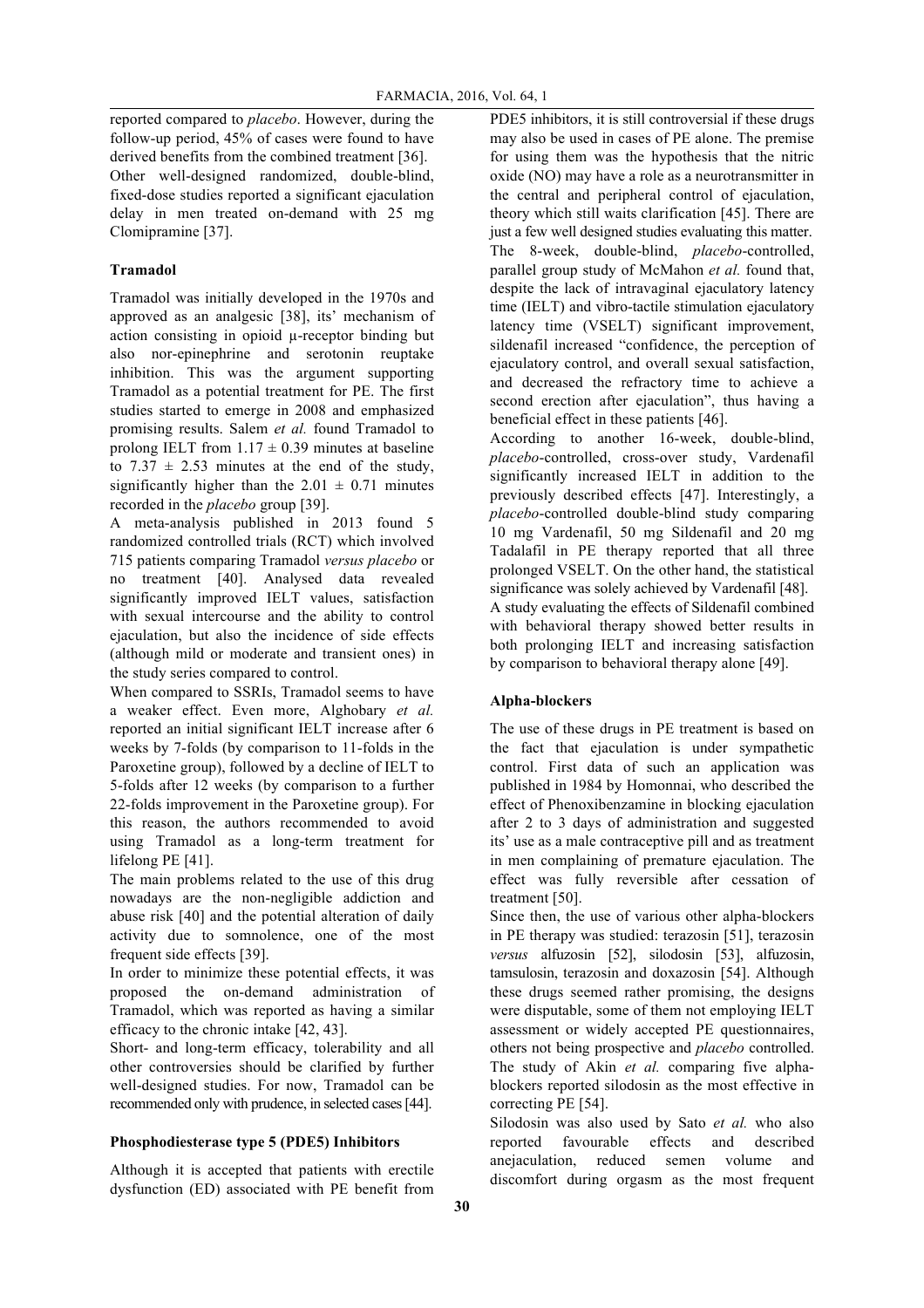side-effects, but stating that "these problems were not of major concern for the participants" [55]. However, the true impact of these effects are still controversial, other authors suggesting that semen passing through the urethra and contraction of the pelvic floor may contribute to the subjective pleasure of orgasm, which may be adversely affected by Silodosin [56]. Until further studies will clarify these issues, alpha-blockers may only be considered in selected patients.

### **Oxytocin antagonists**

Some theories suggested that oxytocin may be actively involved in regulating ejaculation via peripheral, central and spinal mechanisms [57, 58]. Observations that oxytocin systemic administration in animal models reduces ejaculatory latency time [59] and reverses the inhibitory effects of SSRI [60] generated the hypothesis that oxytocin modulation may offer an alternative pharmacological solution in PE patients. However, the theory is debatable. Walch *et al.* didn't find significant effects on ejaculation time and seminal parameters after intranasal application of oxytocin in normal, healthy men [61]. A study by Shinghal *et al.* assessing the efficacy and safety of Epelsiban, an oral, selective oxytocin receptor antagonist, despite quite promising results in some of the subjects, reported no statistically significant improvements of IELT in men with PE, by comparison to *placebo* [62].

Centrally acting oxytocin antagonists remain possible study candidates for PE therapy.

#### **Interventional treatment**

Various surgical interventions such as circumcision, frenulotomy or penile neurotomy have been proposed for PE treatment.

*Circumcision* was advocated for a long time as a possible definitive surgical treatment for PE due to glans hypersensitivity. However, there are no consistent data sustaining this approach. Recent meta-analyses and systematic literature reviews did not prove a significant difference in PE prevalence in circumcised *versus* not-circumcised men [63, 64]. A study of Alp *et al.* reported a slight IELT increase after circumcision (increment of mean and median IELT of 19 and 19.5 seconds, respectively), however, not enough to be interpreted as a justification for circumcision in men with PE [65]. Even more, the vast majority of PE cases with no satisfactory response to the treatment with topical agents refused circumcision, mostly due to the absence of guarantees and the irreversibility of the procedure creating a permanent body alteration [66]. *Frenulotomy* is another such surgical procedure. Gallo *et al.* reported a short frenulum in 43% of the patients with lifelong PE, advancing the theory that such a genital anomaly may be involved in the generation of this dysfunction. During follow-up after frenulotomy, the authors reported an increase of mean IELT to 4.11 minutes from 1.65 minutes at baseline and a significant improvement of the PE questionnaire score [67]. The authors suggested that the presence of a short frenulum should be assessed in all patients complaining of PE and frenulotomy should be proposed as first-line treatment in these men.

*Other experimental procedures* were proposed as a potential surgical treatment of PE. Selective resection of dorsal penile nerves was proposed by Chinese authors. Three studies evaluating about 600 cases reported correction of the ejaculatory dysfunction and prolonged IELT in the majority of cases without alteration of the erectile function [68, 69, 70].

David Prologo *et al.* performed percutaneous CTguided cryoablation of the dorsal penile nerve reporting significant improvements of IELT at 180 and 360 days [71].

PE blocking therapy by injecting hyaluronic acid (a penile augmentation injectable agent) into the glans penis, thus decreasing the accessibility of tactile stimuli to nerve receptors was initially proposed by Kim and Moon, alone or associated with dorsalneurectomy [72], with promising results. Abdallah *et al.* used it more recently, reporting the same good functional outcomes [73].

However, all these techniques have a potential risk of permanent alteration of penile sensitivity, further strictly-designed prospective studies being necessary in order to confirm their safety and efficacy.

### **Treatment patterns**

All the comorbidities that may have a role in generating PE (including ED) should be treated first. The European Association of Urology (EAU) Guideline recommends that pharmacotherapy should constitute the first-line treatment of lifelong PE: Dapoxetine on-demand or other off-label SSRIs and clomipramine in a daily treatment. Topical anesthetic agents may be a viable first-line alternative while behavioral therapies should be used in combination with oral treatment [74].

A survey evaluating the PE management in daily urological practice in Korea reported that perceptional self-diagnosis by the patient himself was employed by 23.5% of the urologists as the diagnosis tool. Moreover, the SSRIs administration was the most frequent treatment in 91.5% of the patients. PDE 5 inhibitors were sometimes used by 40.2% of the urologists, behavioural therapy by 47.6%, topical anaesthetics by 53.7% and surgical modalities such as selective dorsal neurotomyby 54.3% [75].

An evaluation of the training quality of European residents in PE management emphasized that the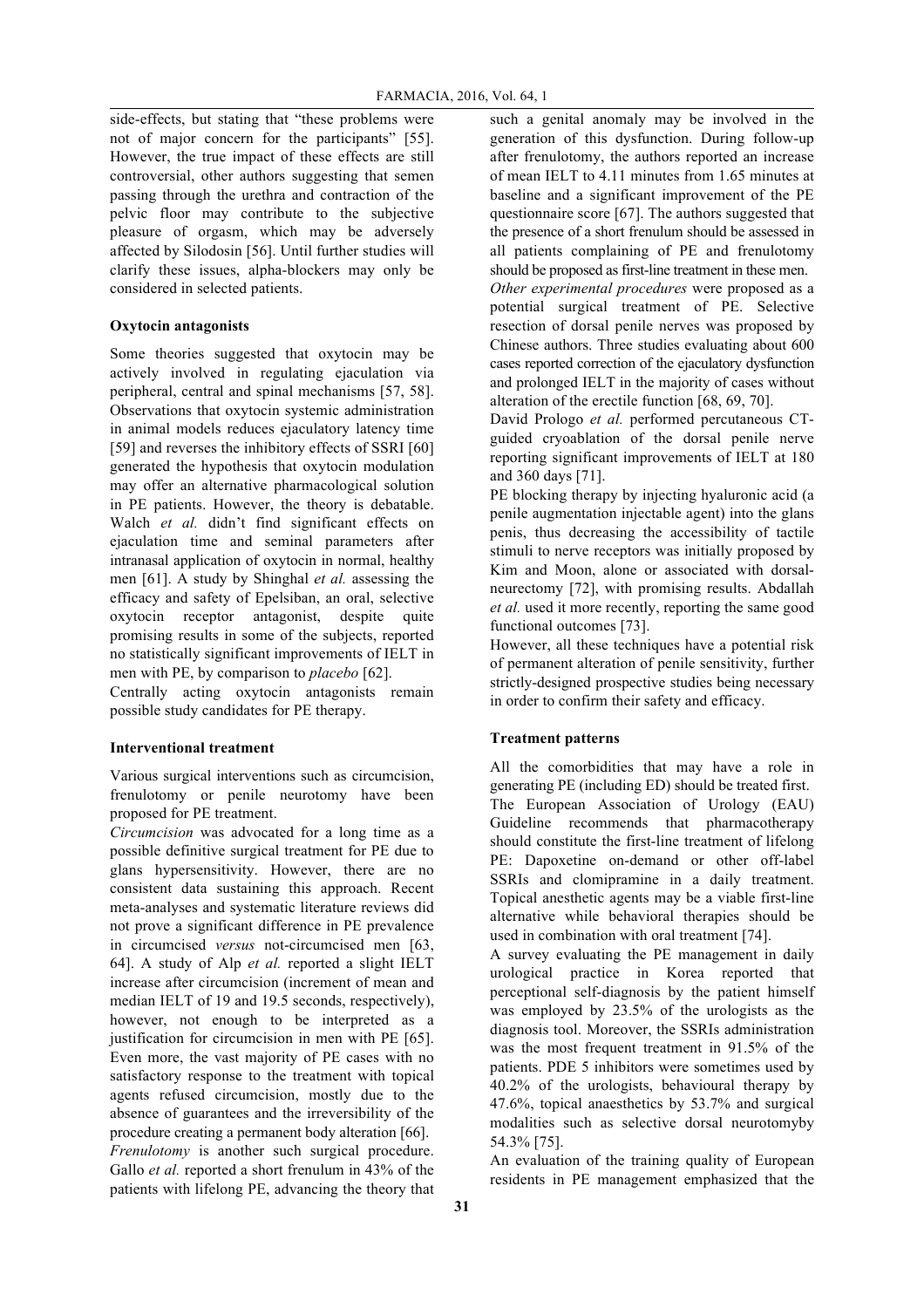majority of respondents follow the established guidelines for PE diagnosis, but not for treatment. The preferred first-line therapy was behavioral in 46.4%, topical anesthetic in 24.3%, andrological referral in 13.6% and prescription of on-demand SSRIs in 12.9% of responders [76].

## **Treatment perspectives**

Two recent studies by Kirecci *et al.* and another one by Otunctemur *et al.* emphasized that PE is associated with decreased plasma melatonin levels, decreased serum NO levels and higher level of seminal NO, all reversed during SSRI treatment in responders. This aspect suggests the serotoninergic interactions with the melatoninergic system and the role of NO in the pathophysiology of this dysfunction [77, 78, 79]. These features create the premises for further studies of the matter and new potential treatments.

#### **Conclusions**

Many therapeutic alternatives were proposed, however a significant proportion of them still requiring well-designed studies in order to be confirmed.

On-demand Dapoxetine is the only drug approved by authorities in PE treatment in Europe and several other non-European countries.

Unfortunately, the practice patterns in PE therapy are still influenced by the poor understanding of this dysfunction and false-concepts both in physicians and patients.

However, recent evaluations demonstrated that new data are disseminating, the understanding of PE constantly improving. New etiological theories and treatment pathways that may further change the paradigm of PE management are presently studied.

### **References**

- 1. McMahon C.G., Althof S.E., Waldinger M.D., Porst H., Dean J., Sharlip I.D., Adaikan P.G., Becher E., Broderick G.A., Buvat J., Dabees K., Giraldi A., Giuliano F., Hellstrom W.J.G., Incrocci L., Laan E., Meuleman E., Perelman M.A., Rosen R.C., Rowland D.L., Segraves R., An evidencebased definition of lifelong premature ejaculation: report of the International Society for Sexual Medicine (ISSM) ad hoc committee for the definition of premature ejaculation. *J. Sex Med.*, 2008; 5(7): 1590-1606.
- 2. Andersson K.E., Abdel-Hamid I.A., Therapeutic targets for premature ejaculation. *Maturitas*, 2011; 70(1): 26-33.
- 3. Masters W.H., Johnson V.E., Human sexual inadequacy. Boston: Little, Brown & Co; 1970.
- 4. Semans J.H., Premature ejaculation: a new approach. *South Med. J.*, 1956; 49(4): 353-358.
- 5. de Carufel F., Trudel G., Effects of a new functional-sexological treatment for premature ejaculation. *J. Sex Marital Ther.*, 2006; 32(2): 97-114.
- 6. Melnik T., Althof S., Atallah A.N., Puga M.E., Glina S., Riera R., Psychosocial interventions for premature ejaculation. *Cochrane Database Syst. Rev.*, 2011; (8): CD008195.
- 7. Porst H., Montorsi F., Rosen R.C., Gaynor L., Grupe S., Alexander J., The Premature Ejaculation Prevalence and Attitudes (PEPA) survey: prevalence, comorbidities, and professional help-seeking. *Eur. Urol.*, 2007; 51(3): 816-823.
- 8. Xia J.D., Zhou L.H., Han Y.F., Chen Y., Wang R., Dai Y.T., A reassessment of penile sensory pathways and effects of prilocaine-lidocaine cream in primary premature ejaculation. *Int. J. Impot. Res.*, 2014; 26(5): 186-190.
- 9. Henry R., Morales A., Topical lidocaine-prilocaine spray for the treatment of premature ejaculation: a proof of concept study. *Int. J. Impot. Res.*, 2003; 15(4): 277-281.
- 10. Wyllie M.G., Powell J.A., The role of local anaesthetics in premature ejaculation. *BJU Int.*, 2012; 110(11 Pt C): E943-E948.
- 11. Pu C., Yang L., Liu L., Yuan H., Wei Q., Han P., Topical anesthetic agents for premature ejaculation: a systematic review and meta-analysis. *Urology*, 2013; 81(4): 799-804.
- 12. Montejo-González A.L., Llorca G., Izquierdo J.A., Ledesma A., Bousoño M., Calcedo A., Carrasco J.L., Ciudad J., Daniel E., de la Gandara J., Derecho J., Franco M., Gomez M.J., Macias J.A., Martin T., Perez V., Sanchez J.M., Sanchez S., Vicens E., SSRI-induced sexual dysfunction: fluoxetine, paroxetine, sertraline, and fluvoxamine in a prospective, multicenter, and descriptive clinical study of 344 patients. *J. Sex Marital Ther.*, 1997; 23(3): 176-194.
- 13. Waldinger M.D., Olivier B., Utility of selective serotonin reuptake inhibitors in premature ejaculation. *Curr. Opin. Investig. Drugs*, 2004; 5(7): 743-747.
- 14. Giuliano F., Clément P., Serotonin and premature ejaculation: from physiology to patient management. *Eur. Urol.*, 2006; 50(3): 454-466.
- 15. Waldinger M.D., Premature ejaculation: definition and drug treatment. *Drugs*, 2007; 67: 547-568.
- 16. Giuliano F., 5-Hydroxytryptamine in premature ejaculation: opportunities for therapeutic intervention. *Trends Neurosci.*, 2007; 30(2): 79-84.
- 17. Pop A., Lupu D., Cherfan J., Kiss B., Loghin F., Evaluation of the androgenic/antiandrogenic activity of selective serotonin reuptake inhibitors. *Farmacia*, 2015; 63(3): 343-348.
- 18. Waldinger M.D., Hengeveld M.W., Zwinderman A.H., Olivier B., Effect of SSRI antidepressants on ejaculation: a double-blind, randomized, *placebo*controlled study with fluoxetine, fluvoxamine, paroxetine, and sertraline. *J. Clin. Psychopharmacol.*, 1998; 18(4): 274-281.
- 19. Sadeghi-Nejad H., Watson R., Premature ejaculation: current medical treatment and new directions. *J. Sex Med.*, 2008; 5(5): 1037-1050.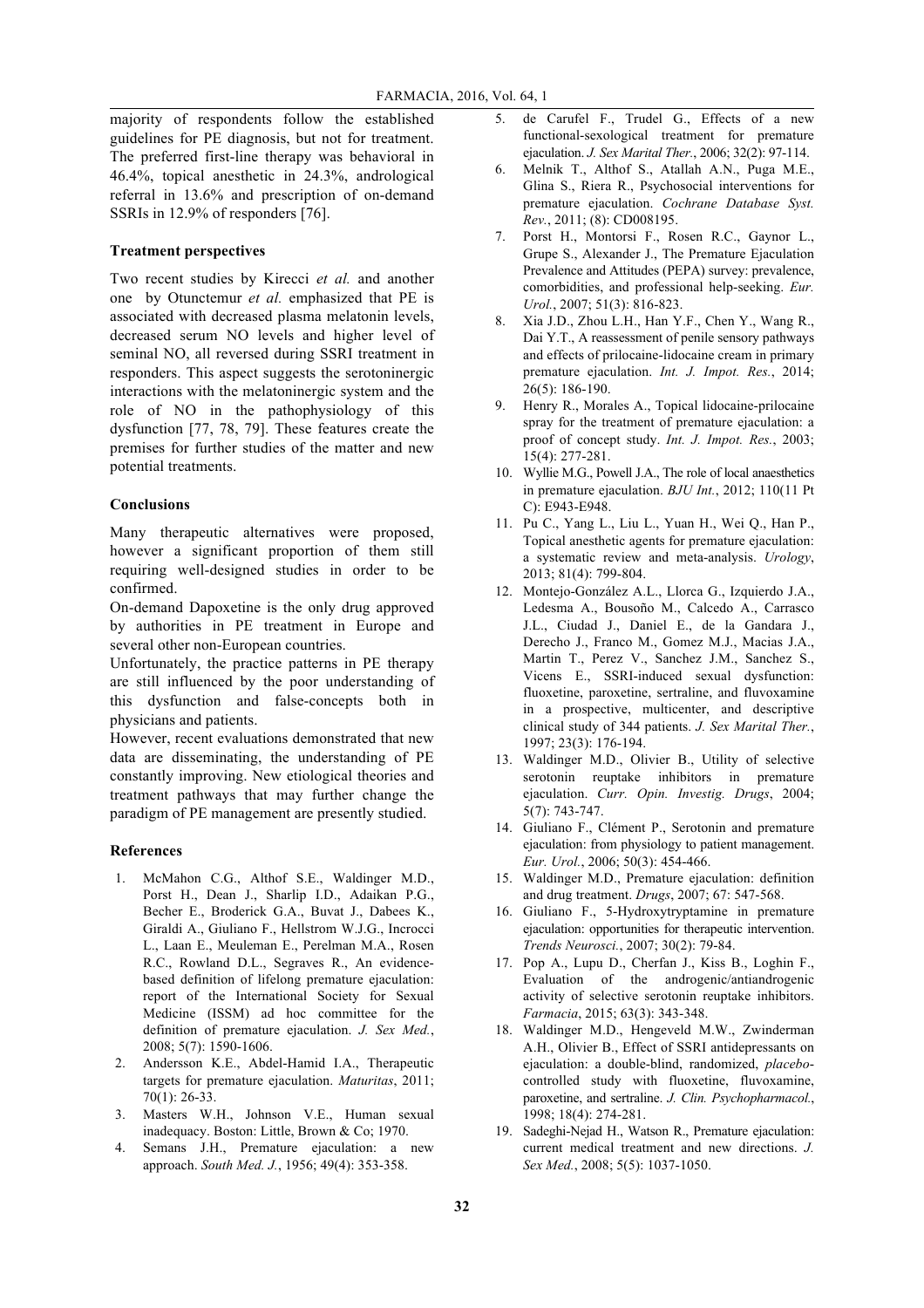- 20. Althof S.E., Abdo C.H., Dean J., Hackett G., McCabe M., McMahon C.G., Rosen R.C., Sadovsky R., Waldinger M., Becher E., Broderick G.A., Buvat J., Goldstein I., El-Meliegy A.I., Giuliano F., Hellstrom W.J., Incrocci L., Jannini E.A., Park K., Parish S., Porst H., Rowland D., Segraves R., Sharlip I., Simonelli C., Tan H.M., International Society for Sexual Medicine. International Society for Sexual Medicine's Guidelines for the Diagnosis and Treatment of Premature Ejaculation. *J. Sex Med.*, 2010; 7(9): 2947-2969.
- 21. Safarinejad M.R., Sperm DNA damage and semen quality impairment after treatment with selective serotonin reuptake inhibitors detected using semen analysis and sperm chromatin structure assay. *J. Urol.*, 2008; 180(5): 2124-2128.
- 22. Tanrikut C., Feldman A.S., Altemus M., Paduch D.A., Schlegel P.N., Adverse effect of paroxetine on sperm. *Fertile Sterile*, 2010; 94(3): 1021-1026.
- 23. Akasheh G., Sirati L., Noshad Kamran A.R., Sepehrmanesh Z., Comparison of the effect of sertraline with behavioral therapy on semen parameters in men with primary premature ejaculation. *Urology*, 2014; 83(4): 800-804.
- 24. Modi N.B., Dresser M.J., Simon M., Lin D., Desai D., Gupta S., Single- and multiple-dose pharmacokinetics of dapoxetine hydrochloride, a novel agent for the treatment of premature ejaculation. *J. Clin. Pharmacol.*, 2006; 46(3): 301-309.
- 25. Shabsigh R., Patrick D.L., Rowland D.L., Bull S.A., Tesfaye F., Rothman M., Perceived control over ejaculation is central to treatment benefit in men with premature ejaculation: results from phase III trials with dapoxetine. *BJU Int.*, 2008; 102(7): 824-828.
- 26. McMahon C., Kim S.W., Park N.C., Chang C.P., Rivas D., Tesfaye F., Rothman M., Aquilina J., Dapoxetine 3003 Study Investigators. Treatment of premature ejaculation in the Asia-Pacific region: results from a phase III double-blind, parallel-group study of dapoxetine. *J. Sex Med.*, 2010; 7(1 Pt 1): 256-268.
- 27. McMahon C.G., Althof S.E., Kaufman J.M., Buvat J., Levine S.B., Aquilina J.W., Tesfaye F., Rothman M., Rivas D.A., Porst H., Efficacy and safety of dapoxetine for the treatment of premature ejaculation: integrated analysis of results from five phase 3 trials. *J. Sex Med.*, 2011; 8(2): 524-539.
- 28. Hutchinson K., Cruickshank K., Wylie K., A benefit-risk assessment of dapoxetine in the treatment of premature ejaculation. *Drug Saf.*, 2012; 35(5): 359-372.
- 29. Mirone V., Arcaniolo D., Rivas D., Bull S., Aquilina J.W., Verze P., PAUSE study team. Results from a prospective observational study of men with premature ejaculation treated with dapoxetine or alternative care: the PAUSE study. Eur. Urol., 2014; 65(4): 733-739.
- 30. Simsek A., Kirecci S.L., Kucuktopcu O., Ozgor F., Akbulut M.F., Sarilar O., Ozkuvanci U., Gurbuz Z.G., Comparison of paroxetine and dapoxetine, a novel selective serotonin reuptake inhibitor in the treatment of premature ejaculation. *Asian J. Androl.*, 2014; 16(5): 725-727.
- 31. Mondaini N., Fusco F., Cai T., Benemei S., Mirone V., Bartoletti R., Dapoxetine treatment in patients with lifelong premature ejaculation: the reasons of a "Waterloo". *Urology*, 2013; 82(3): 620-624.
- 32. Salonia A., Rocchini L., Sacca' A., Pellucchi F., Ferrari M., Carro U.D., Ribotto P., Gallina A., Zanni G., Deho' F., Rigatti P., Montorsi F., Acceptance of and discontinuation rate from paroxetine treatment in patients with lifelong premature ejaculation. *J. Sex Med.*, 2009; 6(10): 2868-2877.
- 33. Jannini E.A., Isidori A.M., Aversa A., Lenzi A., Althof S.E., Which is first? The controversial issue of precedence in the treatment of male sexual dysfunctions. *J. Sex Med.*, 2013; 10(10): 2359-2369.
- 34. Lee W.K., Lee S.H., Cho S.T., Lee Y.S., Oh C.Y., Yoo C., Cho J.S., Lee S.K., Yang D.Y., Comparison between on-demand dosing of dapoxetine alone and dapoxetine plus mirodenafil in patients with lifelong premature ejaculation: prospective, randomized, double-blind, *placebo*-controlled, multicenter study. J. Sex Med., 2013; 10(11): 2832- 2841.
- 35. Ozbek E., Otunctemur A., Simsek A., Polat E.C., Ozcan L., Köse O., Cekmen M., Genetic polymorphism in the serotonin transporter genelinked polymorphic region and response to serotonin reuptake inhibitors in patients with premature ejaculation. *Clinics (Sao Paulo)*, 2014; 69(11): 710-713.
- 36. Goodman R.E., An assessment of clomipramine (Anafranil) in the treatment of premature ejaculation. *J. Int. Med. Res.*, 1980; 8(S3): 53-59.
- 37. Waldinger M.D., Zwinderman A.H., Olivier B., On-demand treatment of premature ejaculation with clomipramine and paroxetine: a randomized, double-blind fixed-dose study with stopwatch assessment. *Eur. Urol.*, 2004; 46(4): 510-515.
- 38. Friderichs E., Felgenhauer F., Jongschaap P., Osterloh G., Pharmacological studies on analgesia, dependence on and tolerance of tramadol, a potent analgetic drug. *Arzneimittelforschung*, 1978; 28(1a): 122-134.
- 39. Salem E.A., Wilson S.K., Bissada N.K., Delk J.R., Hellstrom W.J., Cleves M.A., Tramadol HCL has promise in on-demand use to treat premature ejaculation. *J. Sex Med.*, 2008; 5(1): 188-193.
- 40. Yang L., Qian S., Liu H., Liu L., Pu C., Han P., Wei O., Role of tramadol in premature ejaculation: a systematic review and meta-analysis. *Urol. Int.*, 2013; 91(2): 197-205.
- 41. Alghobary M., El-Bayoumy Y., Mostafa Y., Mahmoud el-H.M., Amr M., Evaluation of tramadol on demand *vs.* daily paroxetine as a longterm treatment of lifelong premature ejaculation. *J. Sex Med.*, 2010; 7(8): 2860-2867.
- 42. Bar-Or D., Salottolo K.M., Orlando A., Winkler J.V., Tramadol ODT Study Group. A randomized double-blind, *placebo*-controlled multicenter study to evaluate the efficacy and safety of two doses of the tramadol orally disintegrating tablet for the treatment of premature ejaculation within less than 2 minutes. *Eur. Urol.*, 2012; 61(4): 736-743.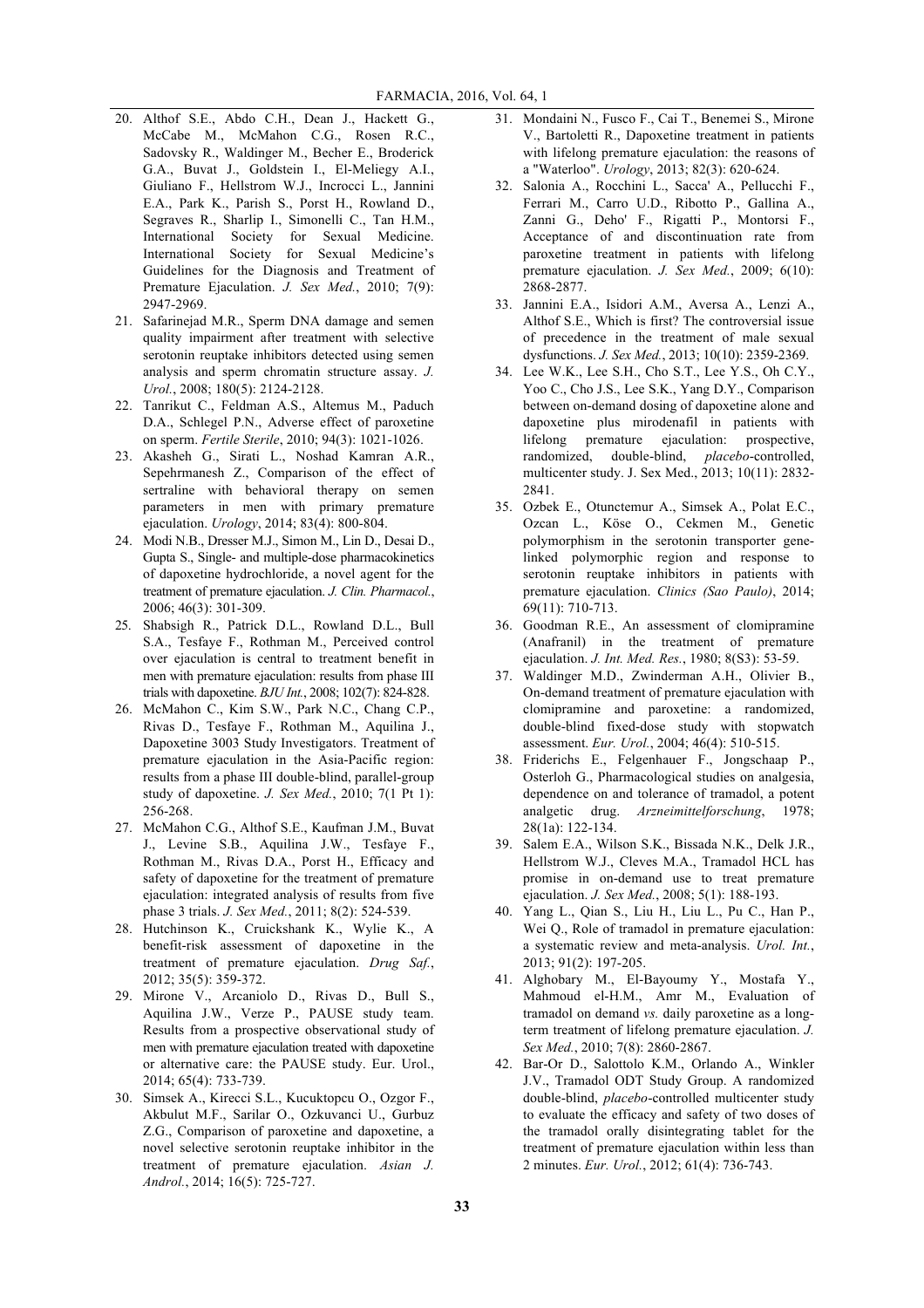- 43. Khan A.H., Rasaily D., Tramadol Use in Premature Ejaculation: Daily *versus* Sporadic Treatment. Indian J. Psychol. Med., 2013; 35(3): 256-259.
- 44. Burcea Dragomiroiu G.T.A., Ginghină O., Rădulescu F.Ș., Lupuleasa D., Bârcă M., Popa D.E., Negrei C., Miron D.S., *In vitro* screening of alcohol-induced dose dumping phenomena for controlled release tramadol tablets. *Farmacia*, 2015; 63(5): 670-676.
- 45. Jannini E.A., McMahon C., Chen J., Aversa A., Perelman M., The controversial role of phosphodiesterase type 5 inhibitors in the treatment of premature ejaculation. *J. Sex Med.*, 2011; 8(8): 2135-2143.
- 46. McMahon C.G., Stuckey B.G., Andersen M., Purvis K., Koppiker N., Haughie S., Boolell M., Efficacy of sildenafil citrate (Viagra) in men with premature ejaculation. *J. Sex Med.*, 2005; 2(3): 368-375.
- 47. Aversa A., Pili M., Francomano D., Bruzziches R., Spera E., La Pera G., Spera G., Effects of vardenafil administration on intravaginal ejaculatory latency time in men with lifelong premature ejaculation. *Int. J. Impot. Res.*, 2009; 21(4): 221-227.
- 48. Gökçe A., Halis F., Demirtas A., Ekmekcioglu O., The effects of three phosphodiesterase type 5 inhibitors on ejaculation latency time in lifelong premature ejaculators: a double-blind laboratory setting study. *BJU Int.*, 2011; 107(8): 1274-1277.
- 49. Tang W., Ma L., Zhao L., Liu Y., Chen Z., Clinical efficacy of Viagra with behavior therapy against premature ejaculation. *Zhonghua Nan KeXue*, 2004; 10(5): 366-370.
- 50. Homonnai Z.T., Shilon M., Paz G.F., Phenoxybenzamine-an effective male contraceptive pill. *Contraception*, 1984; 29(5): 479-491.
- 51. Başar M.M., Yilmaz E., Ferhat M., Başar H., Batislam E., Terazosin in the treatment of premature ejaculation: a short-term follow-up. *Int. Urol. Nephrol.*, 2005; 37(4): 773-777.
- 52. Cavallini G., Alpha-1 blockade pharmacotherapy in primitive psychogenic premature ejaculation resistant to psychotherapy. *Eur. Urol.*, 1995; 28(2): 126-130.
- 53. Georgescu D., Ioniţă-Radu F., Mulţescu R., Dragutescu M., Geavlete B., Geavlete P., Negrei C., Mischianu D., Georgescu M., Ginghina O., The role of  $α1$ -blockers in the medical expulsivetherapy for ureteral calculi - a prospective controlled randomized study comparing tamsulosin and silodosin. *Farmacia*, 2015; 63(2): 184-188.
- 54. Akin Y., Gulmez H., Ates M., Bozkurt A., Nuhoglu B., Comparison of alpha blockers in treatment of premature ejaculation: a pilot clinical trial. *Iran Red. Crescent Med. J.*, 2013; 15(10): e13805.
- 55. Sato Y., Tanda H., Nakajima H., Nitta T., Akagashi K., Hanzawa T., Tobe M., Haga K., Uchida K., Honma I., Silodosin and its potential for treating premature ejaculation: a preliminary report. *Int. J. Urol.*, 2012; 19(3): 268-272.
- 56. Shimizu F., Taguri M., Harada Y., Matsuyama Y., Sase K., Fujime M., Impact of dry ejaculation caused by highly selective alpha1A-blocker:

randomized, double-blind, *placebo*-controlled crossover pilot study in healthy volunteer men. *J. Sex Med.*, 2010; 7(3): 1277-1283.

- 57. Filippi S., Vignozzi L., Vannelli G.B., Ledda F., Forti G., Maggi M., Role of oxytocin in the ejaculatory process. *J. Endocrinol. Invest.*, 2003; 26(S3): 82-86.
- 58. Corona G., Jannini E.A., Vignozzi L., Rastrelli G., Maggi M., The hormonal control of ejaculation. *Nat. Rev. Urol.*, 2012; 9(9): 508-519.
- 59. Stoneham M.D., Everitt B.J., Hansen S., Lightman S.L., Todd K., Oxytocin and sexual behaviour in the male rat and rabbit. *J. Endocrinol.*, 1985; 107(1): 97-106.
- 60. Cantor J.M., Binik Y.M., Pfaus J.G., Chronic fluoxetine inhibits sexual behavior in the male rat: reversal with oxytocin. *Psychopharmacology (Berl.)*, 1999; 144(4): 355-362.
- 61. Walch K., Eder R., Schindler A., Feichtinger W., The effect of single-dose oxytocin application on time to ejaculation and seminal parameters in men. *J. Assist. Reprod. Genet.*, 2001; 18(12): 655-659.
- 62. Shinghal R., Barnes A., Mahar K.M., Stier B., Giancaterino L., Condreay L.D., Black L., McCallum S.W., Safety and efficacy of epelsiban in the treatment of men with premature ejaculation: a randomized, double-blind, *placebo*-controlled, fixed-dose study. *J. Sex Med.*, 2013; 10(10): 2506- 2517.
- 63. Tian Y., Liu W., Wang J.Z., Wazir R., Yue X., Wang K.J., Effects of circumcision on male sexual functions: a systematic review and meta-analysis. *Asian J. Androl.*, 2013; 15(5): 662-666.
- 64. Morris B.J., Krieger J.N., Does male circumcision affect sexual function, sensitivity, or satisfaction?-a systematic review. *J. Sex Med.*, 2013; 10(11): 2644-2657.
- 65. Alp B.F., Uguz S., Malkoc E., Ates F., Dursun F., Okcelik S., Kocoglu H., Karademir A.K., Does circumcision have a relationship with ejaculation time? Premature ejaculation evaluated using new diagnostic tools. *Int. J. Impot. Res.*, 2014; 26(4): 121-123.
- 66. Gallo L., Patients affected by premature ejaculation due to glans hypersensitivity refuse circumcision as a potential definite treatment for their problem. *Andrologia*, 2014; 46(4): 349-355.
- 67. Gallo L., Perdonà S., Gallo A., The role of short frenulum and the effects of frenulectomy on premature ejaculation. *J. Sex Med.*, 2010; 7(3): 1269-1276.
- 68. Zhou X.J., Zhang Z.G., Hao L., Zhang W.D., Dong B.Z., Han C.H., Elective microscopic resection of dorsal penile nerves for primary premature ejaculation: a clinical observation. *Zhonghua Nan KeXue*, 2013; 19(11): 1003-1006.
- 69. Zhang G.X., Yu L.P., Bai W.J., Wang X.F., Selective resection of dorsal nerves of penis for premature ejaculation. *Int. J. Androl.*, 2012; 35(6): 873-879.
- 70. Shi W.G., Wang X.J., Liang X.Q., Liu Z.Q., Huang M.J., Li S.Q., Ren S.Q., Cao L., Meng X., Wang Z., Chen R.S., Selective resection of the branches of the two dorsal penile nerves for primary